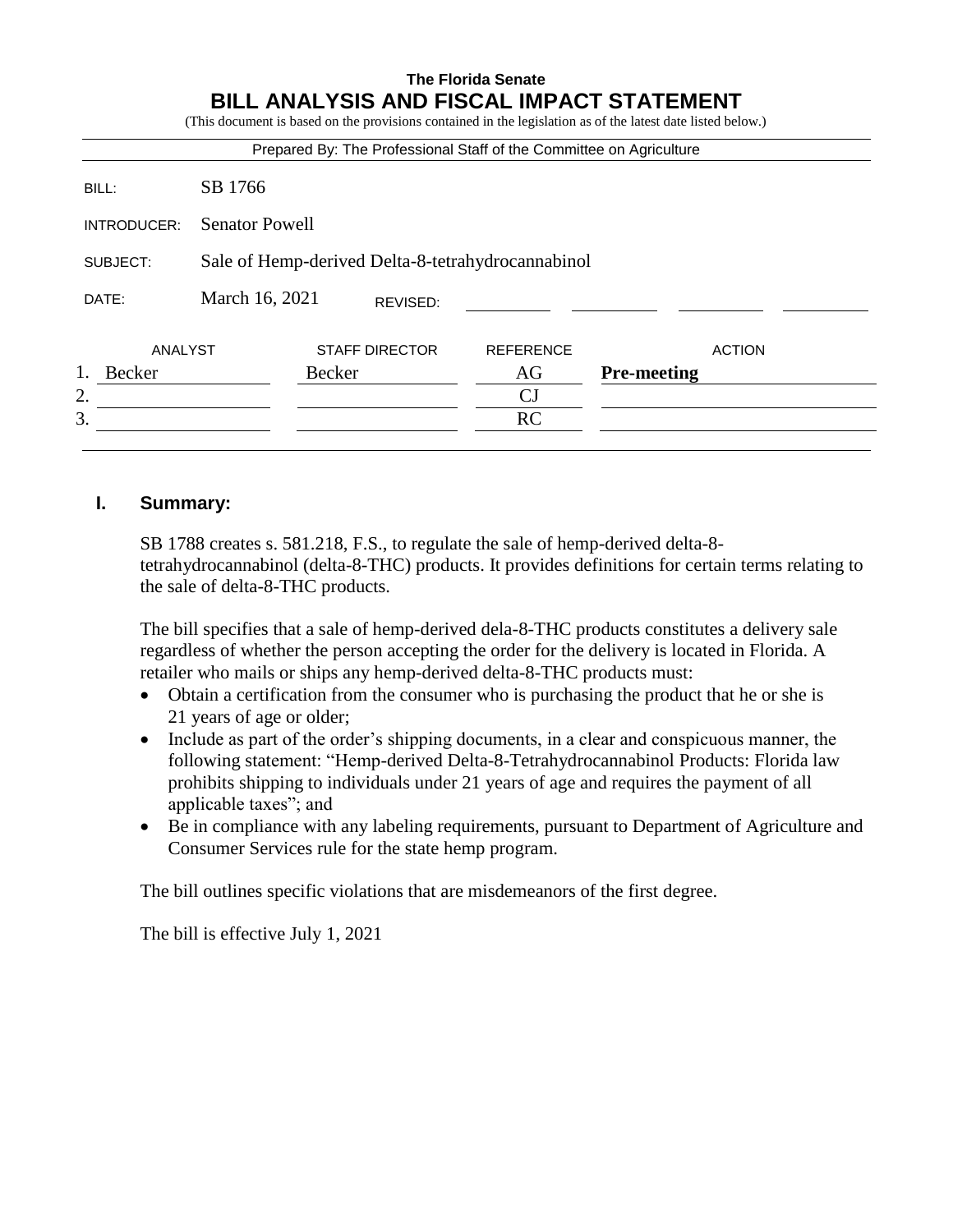### **II. Present Situation:**

### **Industrial Hemp**

Industrial hemp is a *Cannabis sativa* plant (cannabis) that has been cultivated for approximately 10,000 years as a fiber and grain crop. It is used for fiber, building materials, forages (animal feed), and pain relief as a topical oil.<sup>1</sup>

## **Cannabis**

Cannabis is a Schedule I controlled substance.<sup>2</sup> It is a felony of the third degree<sup>3</sup> to sell, manufacture, deliver, or possess with intent to sell, manufacture, or deliver, cannabis in Florida.<sup>4</sup> As a controlled substance in ch. 893, F.S., "cannabis" is defined to mean: all parts of any plant of the genus Cannabis, whether growing or not; the seeds thereof; the resin extracted from any part of the plant; and every compound, manufacture, salt, derivative, mixture, or preparation of the plant or its seeds or resin. The term does not include "marijuana," as defined in s. 381.986, F.S., if manufactured, possessed, sold, purchased, delivered, distributed, or dispensed, in conformance with s. 381.986, F.S., [the Compassionate Medical Cannabis Act of 2014], hemp as defined in s. 581.217, F.S., [the state hemp program], or industrial hemp as defined in s. 1004.4473, F.S., [industrial hemp pilot projects].<sup>5</sup>

### **Medical Marijuana**

On November 4, 2016, Amendment 2 was approved by the electors and is codified in Article X, section 29, of the Florida Constitution. This section of the constitution became effective on January 3, 2017, and created several exemptions from criminal and civil liability for:

- Qualifying patients medically using marijuana in compliance with the amendment;
- Physicians, solely for issuing physician certifications with reasonable care and in compliance with the amendment; and
- Medical marijuana treatment centers (MMTCs), their agents, and employees for actions or conduct under the amendment and in compliance with rules promulgated by the Florida Department of Health.

Subsequently, the Legislature passed SB 8-A in Special Session A of 2017.<sup>6</sup> The bill revised the Compassionate Medical Cannabis Act of  $2014<sup>7</sup>$  in s. 381.986, F.S., to implement Article X, section 29 of the Florida Constitution.

The term medical marijuana includes two distinct forms of the plant genus *Cannabis*:

 $\overline{a}$ <sup>1</sup> *See* University of Florida*, UF/IFAS Industrial Hemp Pilot Project* at:<https://programs.ifas.ufl.edu/hemp/> (last visited March 15, 2021).

<sup>&</sup>lt;sup>2</sup> Section 893.03(1)(c)7., F.S.

<sup>&</sup>lt;sup>3</sup> Section 775.082, F.S., provides that a felony of the third degree is punishable by a term of imprisonment not to exceed

<sup>5</sup> years. Section 775.083, F.S., provides that a felony of the third degree is punishable by a fine not to exceed \$5,000.

<sup>4</sup> Section 893.13(1)(a)2., F.S.

<sup>5</sup> Section 893.02(3), F.S.

 $6$  Chapter 2017-232, Laws of Fla.

<sup>7</sup> Chapter 2014-157, Laws of Fla.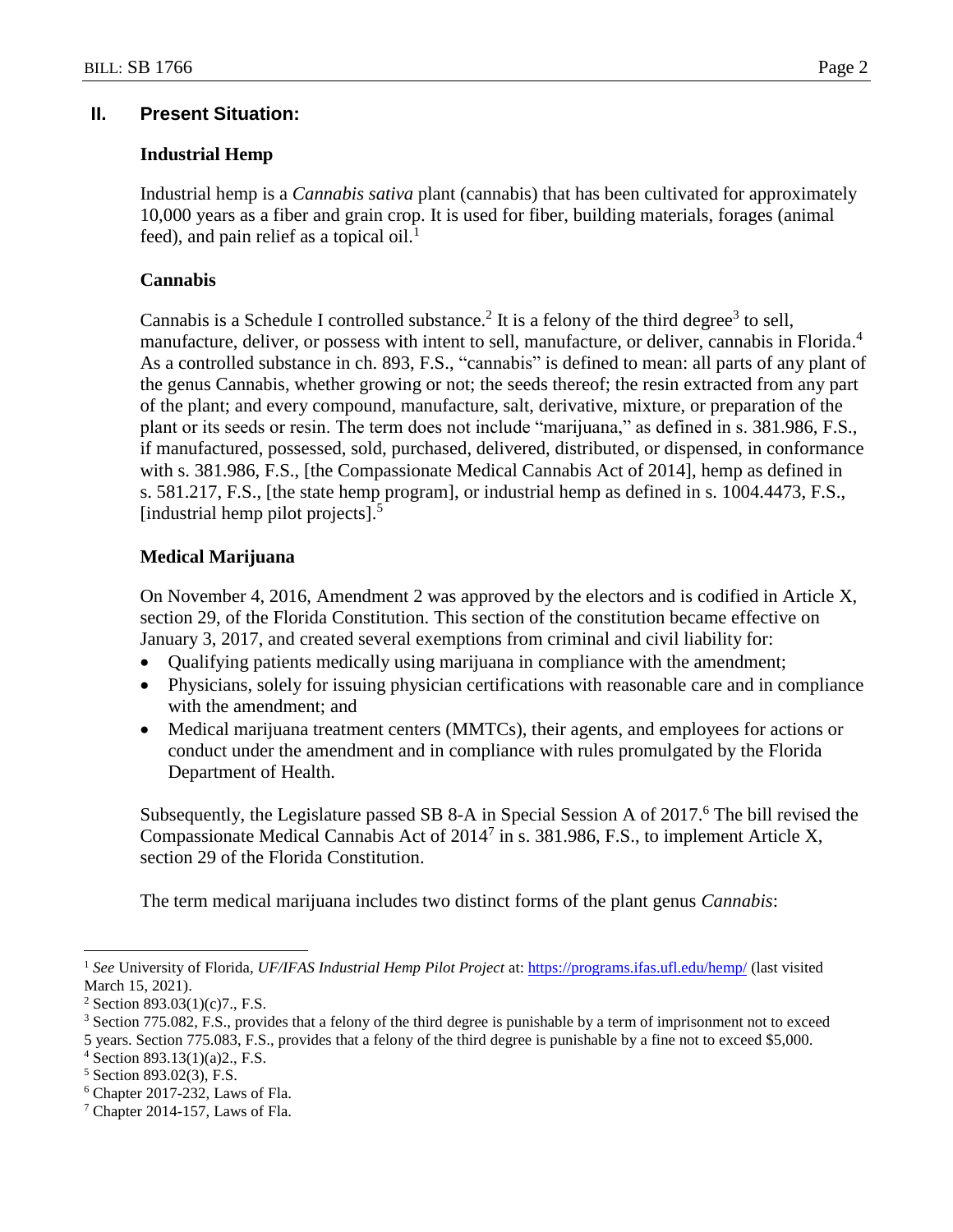- Marijuana without any limitation or restriction on the percentage of THC; $^8$  and
- "Low-THC cannabis" in which the percentage of THC is limited to 0.8 percent or less and has more than 10 percent of cannabidiol<sup>9</sup> weight for weight.<sup>10</sup>

The Coalition for Medical Marijuana Research and Education located at the H. Lee Moffitt Cancer Center and Research Institute, Inc., is authorized to conduct medical marijuana research and education. $11$ 

A MMTC and a qualified patient or caregiver are specifically exempt from the criminal prohibition against the possession of cannabis.<sup>12</sup>

# **2014 Federal Farm Bill and State Industrial Hemp Pilot Programs**

The Agricultural Improvement Act of 2014 (2014 Farm Bill) defined industrial hemp and allowed state departments of agriculture or universities to grow and produce industrial hemp as part of research or pilot programs. Specifically, the law allowed universities and state departments of agriculture to grow or cultivate industrial hemp if:

- The industrial hemp is grown or cultivated for purposes of research conducted under an agricultural pilot program or other agricultural or academic research; and
- The growing or cultivating of industrial hemp is allowed under the laws of the state in which such institution of higher education or state department of agriculture is located and such research occurs. 13

The 2014 Farm Bill defines "industrial hemp" to mean:

…the plant Cannabis sativa L. and any part of that plant, including the seeds thereof and all derivatives, extracts, cannabinoids, isomers, acids, salts, and salts of isomers, whether growing or not, with a delta-9 tetrahydrocannabinol concentration of not more than 0.3 percent on a dry weight basis. $^{14}$ 

Section 1004.4473, F.S., authorizes the Florida Department of Agriculture and Consumer Services (department) to oversee the development of industrial hemp pilot projects for the Institute of Food and Agricultural Sciences (IFAS) at the University of Florida, Florida Agricultural and Mechanical University, any land grant university in the state that has a college of agriculture, and any Florida College System institution or state university that has an established agriculture, engineering, or pharmacy program.<sup>15</sup> The purpose of the pilot projects is

 $\overline{a}$ 

<sup>&</sup>lt;sup>8</sup> THC, or tetrahydrocannabinol, is the main active ingredient in cannabis and is responsible for most of the psychological effects of cannabis.

<sup>9</sup> Cannabidiol (CBD) is a chemical compound, known as a cannabinoid, found in cannabis. CBD does not have the same psychoactivity as THC. *See* Michael J Breus, *Despite What You May Think... CBD Is Not Weed* (Sept. 20, 2018), Psychology Today, available at[: https://www.psychologytoday.com/us/blog/sleep-newzzz/201809/despite-what-you-may-think-cbd-is](https://www.psychologytoday.com/us/blog/sleep-newzzz/201809/despite-what-you-may-think-cbd-is-not-weed)[not-weed](https://www.psychologytoday.com/us/blog/sleep-newzzz/201809/despite-what-you-may-think-cbd-is-not-weed) (last visited March 15, 2021).

<sup>10</sup> *See* ss. 381.986(1)(e) and (f), F.S.

<sup>&</sup>lt;sup>11</sup> Section 1004.4351, F.S.

<sup>12</sup> *See* s. 381.986(14), F.S.

<sup>13</sup> Agricultural Improvement Act of 2014, Pub. L. No. 113-79, s. 7606, 128 Stat. 912 (2014) (codified at 7 U.S.C. s. 5940). <sup>14</sup> *Id.*

<sup>15</sup> Section 1004.4473(2)(a), F.S.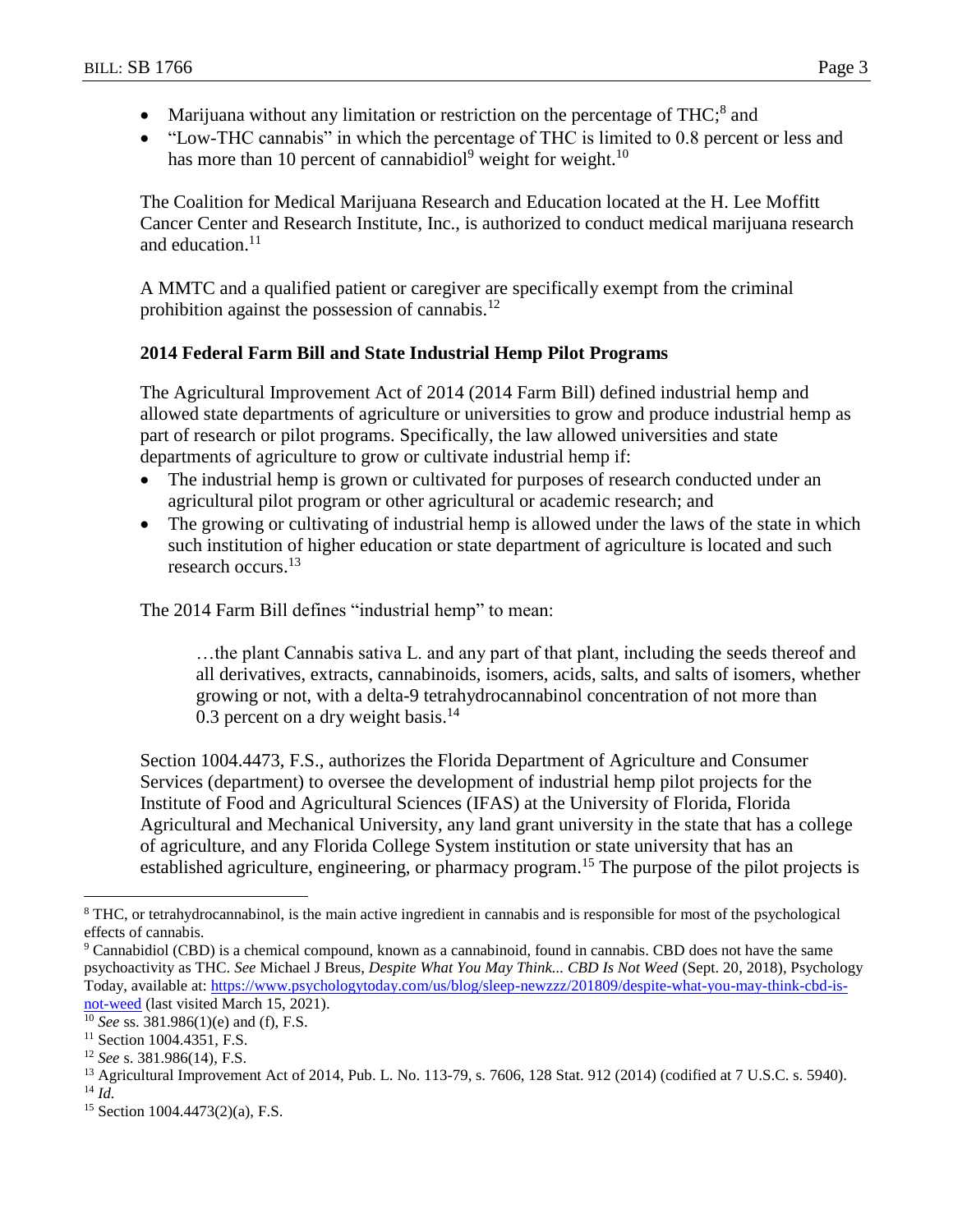to cultivate, process, test, research, create, and market safe and effective commercial applications for industrial hemp in the agricultural sector in this state. The department has adopted a rule addressing safety, compliance, and accountability and other concerns.<sup>16</sup>

### **2018 Federal Farm Bill**

In the Agricultural Improvement Act of 2018 (2018 Farm Bill), the U.S. Congress legalized industrial hemp as an agricultural product by removing hemp's classification as a controlled substance.<sup>17</sup> The 2018 Farm Bill defines "hemp" to mean:

…the plant Cannabis sativa L. and any part of that plant, including the seeds thereof and all derivatives, extracts, cannabinoids, isomers, acids, salts, and salts of isomers, whether growing or not, with a delta-9 tetrahydrocannabinol concentration of not more than 0.3 percent on a dry weight basis. $18$ 

The 2018 Farm Bill allows a state department of agriculture or an Indian tribe to submit a plan to the United States Secretary of Agriculture and apply for primary regulatory authority over the production of hemp in their state or tribal territory. A state or tribal plan must include:

- A procedure for tracking land upon which hemp will be produced;
- Testing methods for determining THC concentration levels of hemp;
- Methods for effective disposal of noncompliant products;
- Enforcement procedures;
- Inspection procedures; and
- Certification procedures for the persons authorized to produce hemp producers, test hemp products, inspect hemp producers, and enforce the provisions of the state or tribal plan.<sup>19</sup>

#### **State Hemp Program**

The state hemp program was created within the department to regulate the cultivation of hemp in Florida.<sup>20</sup>

Section 581.217(3)(d), F.S., defines the term "hemp" to mean:

…the plant Cannabis sativa L. and any part of that plant, including the seeds thereof, and all derivatives, extracts, cannabinoids, isomers, acids, salts, and salts of isomers thereof, whether growing or not, that has a total delta-9-tetrahydrocannabinol concentration that does not exceed 0.3 percent on a dry-weight basis.

 $\overline{a}$ <sup>16</sup> Fla. Admin. Code R. 5B-57.013 (2018).

<sup>17</sup> Agricultural Improvement Act of 2018, Pub. L. No. 115-334, s. 12619, 132 Stat. 409 (2018) (codified at

<sup>21</sup> U.S.C 802(16)).

<sup>18</sup> Agricultural Improvement Act of 2018, Pub. L. No. 115-334, s. 10113, 132 Stat. 409 (2018) (codified at 7 U.S.C. s. 1639o).

<sup>&</sup>lt;sup>19</sup> Agricultural Improvement Act of 2018, Pub. L. No. 115-334, s. 10113, 132 Stat. 409 (2018) (codified at 7 U.S.C. s. 1639p).

<sup>20</sup> *See* s. 581.217, F.S.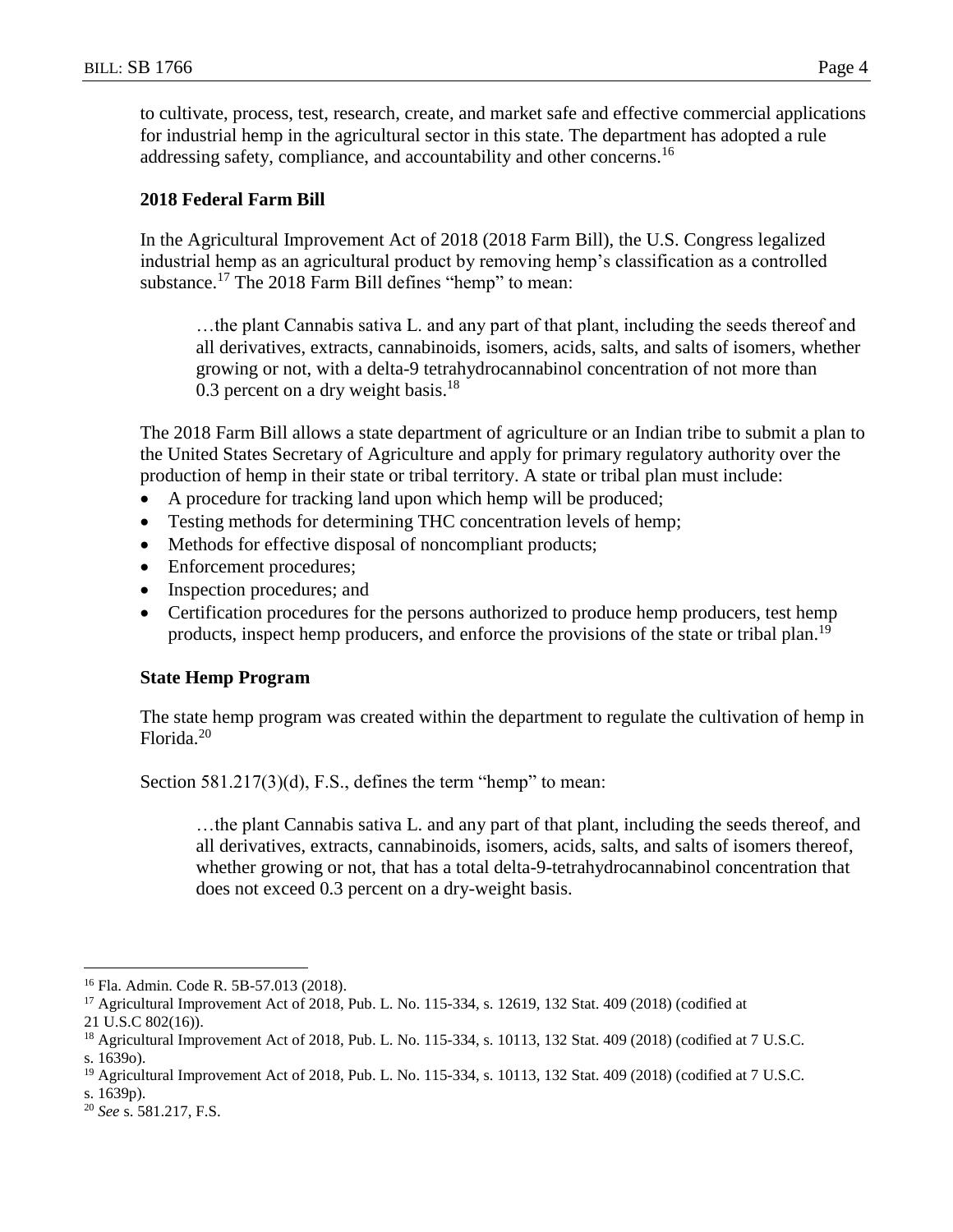Section 581.217(3)(e), F.S., defines the term "hemp extract" to mean "a substance or compound intended for ingestion, containing more than trace amounts of cannabinoid, or for inhalation which is derived from or contains hemp and which does not contain other controlled substances." The term does not include synthetic CBD or seeds or seed-derived ingredients that are generally recognized as safe by the United States Food and Drug Administration.<sup>21</sup> Products that are intended for inhalation and contain hemp extract may not be sold in this state to a person who is under 21 years of age. $^{22}$ 

The department is required to seek federal approval of the state plan for the regulation of the cultivation of hemp with the United States Secretary of Agriculture (USDA) in accordance with the 2018 Farm Bill within 30 days of adopting rules.<sup>23</sup> A license is required to cultivate hemp<sup>24</sup> and to obtain a license, a person must apply to the department and submit a full set of fingerprints.<sup>25</sup> A person seeking to cultivate hemp must provide the department with a legal land description and GPS coordinates of where the hemp will be cultivated.<sup>26</sup> The department must deny an application under certain circumstances.<sup>27</sup>

### **Delta-8-tetrahydrocannabinol**

Delta-8-tetrahydrocannabinol (delta-8-THC) is not regulated under Florida law. Delta-8-THC is only slightly chemically different from delta-9-tetrahydrocannabinol (delta-9-THC), which is the main psychoactive ingredient in marijuana. Under federal law, psychoactive delta-9-THC is outlawed but delta-8-THC derived from hemp is not.<sup>28</sup>

# **III. Effect of Proposed Changes:**

**Section 1** creates s. 581.218, F.S., to regulate the sale of hemp-derived delta-8 tetrahydrocannabinol (delta-8-THC) products. It provides definitions for the terms "consumer," "delivery sale," "delivery service," "hemp," "hemp-derived delta-8-tetrahydrocannabinol," "mail," "retailer," and "shipping document."

The bill specifies that a sale of hemp-derived dela-8-THC products constitutes a delivery sale regardless of whether the person accepting the order for the delivery is located in Florida. A retailer may not sell hemp-derived delta-8-THC products to a consumer who is under 21 years of age and must provide notice of such in a prominent and clearly legible statement. A retailer who mails or ships any hemp-derived delta-8-THC products must:

 Obtain a certification from the consumer who is purchasing the product that he or she is 21 years of age or older;

 $\overline{a}$ 

<sup>21</sup> Section 581.219(3)(e), F.S.

<sup>22</sup> Section 581.217(7)(c), F.S.

<sup>23</sup> Section 581.217(4), F.S.

<sup>&</sup>lt;sup>24</sup> Section 581.217(5)(a), F.S.

<sup>&</sup>lt;sup>25</sup> Section 581.217(5)(b), F.S.

 $26$  Section 581.217(5)(d), F.S.

<sup>&</sup>lt;sup>27</sup> Section 581.217(5)(e), F.S.

<sup>28</sup> Kalifa, Tamir, *"This Drug Gets You High, and is Legal (Maybe) Across the Country,"* The New York Times,

February 27, 2021. Available at *<https://www.nytimes.com/2021/02/27/health/marijuana-hemp-delta-8-thc.html>* (last visited March 15, 2021).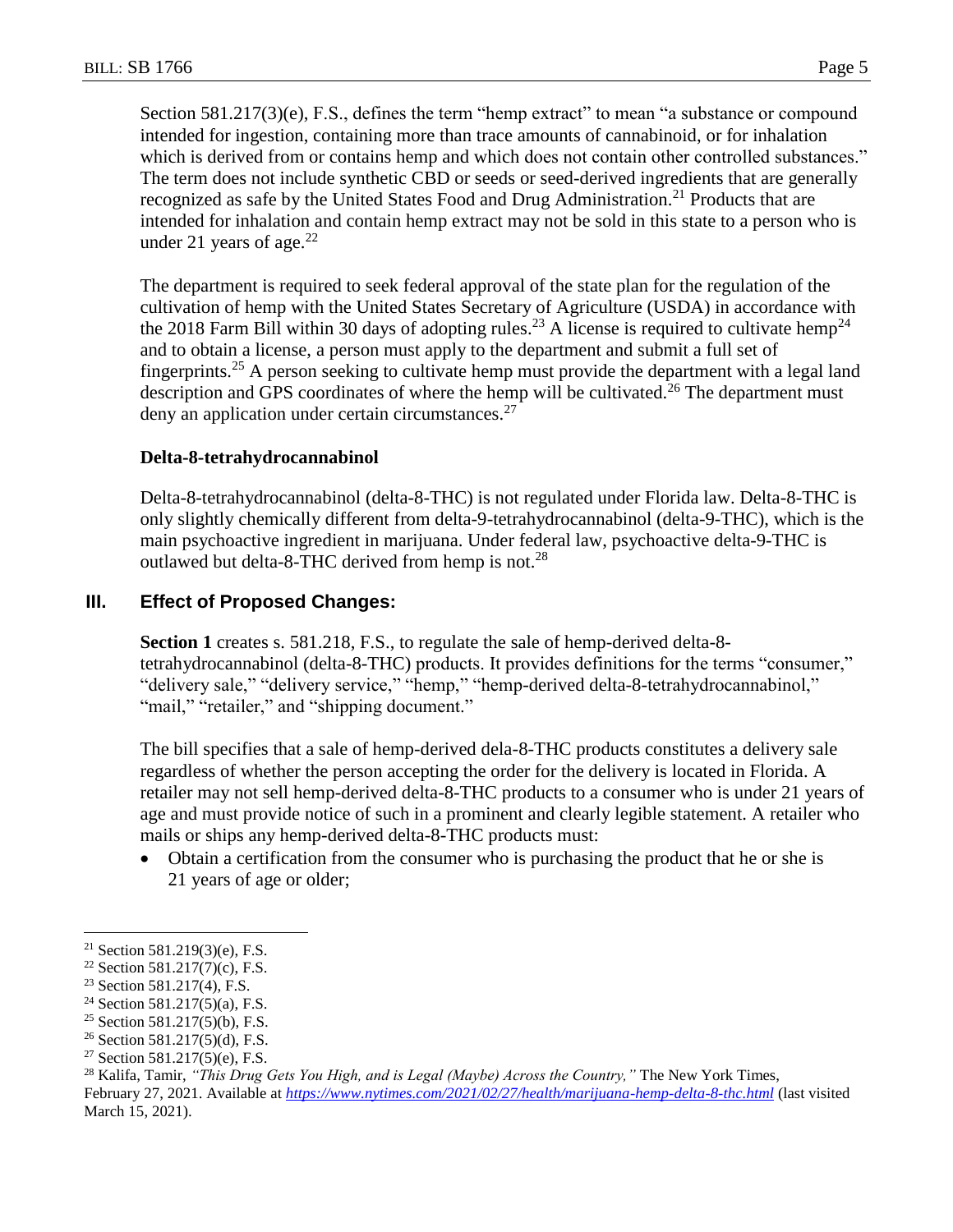- Include as part of the order's shipping documents, in a clear and conspicuous manner, the following statement: "Hemp-derived Delta-8-Tetrahydrocannabinol Products: Florida law prohibits shipping to individuals under 21 years of age and requires the payment of all applicable taxes"; and
- Be in compliance with any labeling requirements, pursuant to Department of Agriculture and Consumer Services rule for the state hemp program.

A person who violates this section who is 21 years of age or older commits a misdemeanor of the first degree, punishable as provided in s. 775.082, F.S., or s. 775.083, F.S.,  $^{29}$  and:

- For a first violation, the person shall be fined \$1,000 or 5 times the retail value of the product involved in the violation, whichever is greater.
- For a second or subsequent violation, the person shall be \$5,000 or 5 times the retail value of the product involved in the violation, whichever is greater.

A person who is 21 years of age or older and knowingly submits a false certification of a consumer's age commits a misdemeanor of the first degree, punishable as provided in s. 775.082, F.S., or s. 775.083, F.S. For each offense, the individual shall be fined \$5,000 or 5 times the retail value of the product involved in the violation, whichever is greater. A person who, in connection with a delivery sale, delivers a hemp-derived delta-8-THC product on behalf of an individual who is not 21 years of age or older commits a misdemeanor of the first degree, punishable as provided in s. 775.082, F.S., or s. 775.083, F.S. A person who is under 21 years of age and who knowingly violates this section commits a misdemeanor of the first degree, punishable as provided in s. 775.082, F.S., or s. 775.083, F.S.<sup>30</sup>

**Section 2** provides an effective date of July 1, 2021.

# **IV. Constitutional Issues:**

A. Municipality/County Mandates Restrictions:

None.

B. Public Records/Open Meetings Issues:

None.

C. Trust Funds Restrictions:

None.

D. State Tax or Fee Increases:

None.

<sup>30</sup> *Id.*

 $\overline{a}$ 

<sup>&</sup>lt;sup>29</sup> A first degree misdemeanor is punishable by up to one year in jail and up to a \$1,000 fine. Sections  $775.082$ and 775.083 F.S.